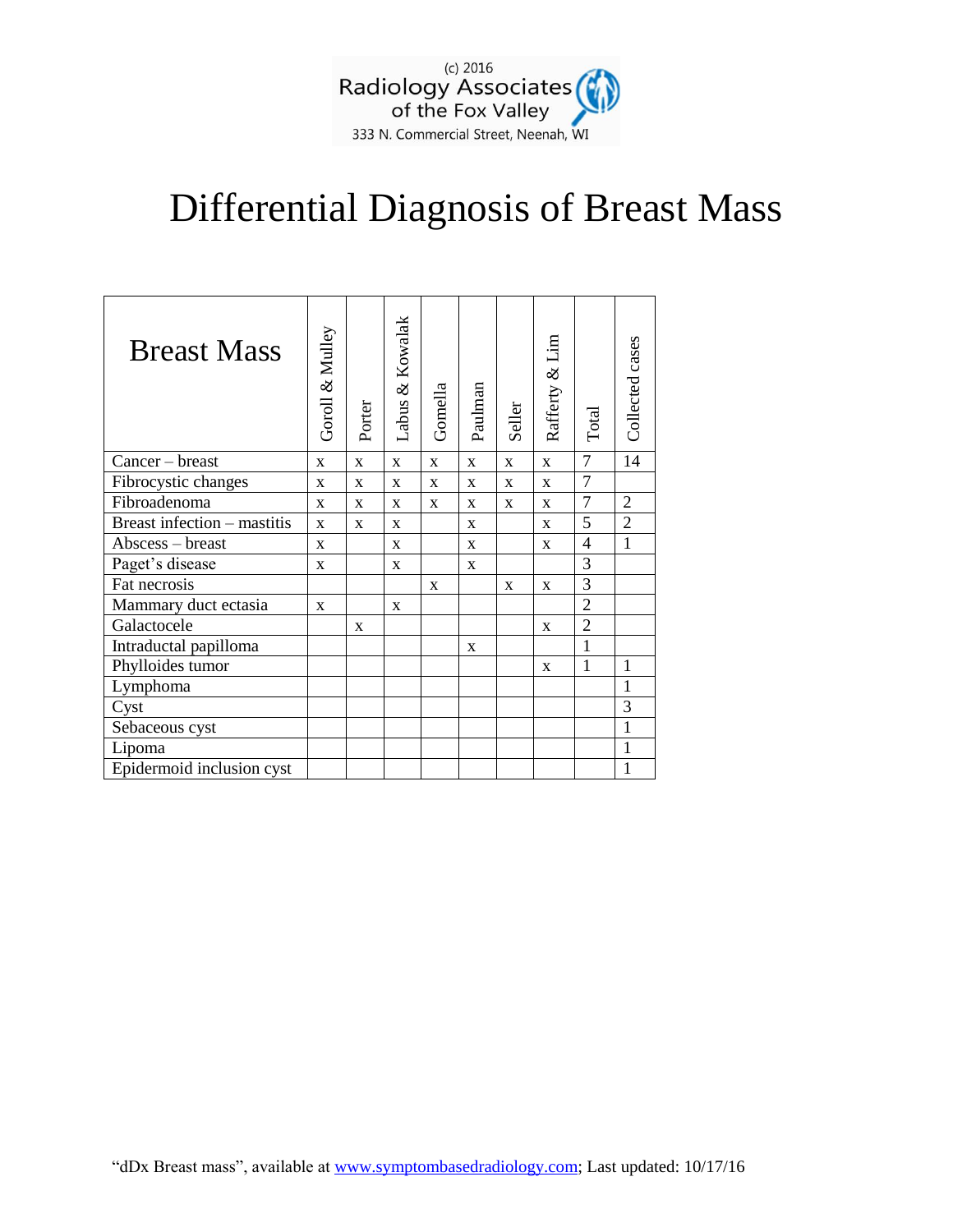| <b>Breast Mass</b>         |                                                                                                             |                                                                                                                              |  |  |  |  |
|----------------------------|-------------------------------------------------------------------------------------------------------------|------------------------------------------------------------------------------------------------------------------------------|--|--|--|--|
| Cause                      | <b>Clinical Features</b>                                                                                    | <b>Imaging Findings</b>                                                                                                      |  |  |  |  |
| <b>BREAST PARENCHYMA</b>   |                                                                                                             |                                                                                                                              |  |  |  |  |
| <b>Breast cancer</b>       | Breast nodule.                                                                                              | Mass, asymmetry, malignant calcifications,<br>architectural distortion, dilated duct(s)<br>upstream from obstructing lesion. |  |  |  |  |
| Fibrocystic<br>breast      | Breast nodule.                                                                                              | Mass (cyst of collection of cysts),<br>asymmetry.                                                                            |  |  |  |  |
| Fibroadenoma               | Breast nodule.                                                                                              | Mass, benign calcifications.                                                                                                 |  |  |  |  |
| <b>Breast abscess</b>      | Breast nodule, erythema, fever, Peau<br>d'orange. Breast discharge (pus).                                   | Mass. US shows a multiloculated<br>hypoechoic avasular lesion with acoustic<br>enhancement.                                  |  |  |  |  |
| Paget disease              | Red, swollen, tender breast.                                                                                | Mass, asymmetry, calcifications.                                                                                             |  |  |  |  |
| Fat necrosis               | History of trauma or breast reduction.<br>Breast nodule, erythema, nipple<br>retraction.                    | Mass, peripherally calcified, centrally fat-<br>density lesions.                                                             |  |  |  |  |
| Ductal ectasia             | Breast nodule, erythema, itching,<br>lymphadenopathy, nipple discharge,<br>nipple retraction, Peau d'orange | Dilated ducts; rod shaped calcifications.                                                                                    |  |  |  |  |
| <b>Mastitis</b>            | Breast nodule, erythema, fever, nipple<br>retraction,.                                                      | Mass, asymmetry.                                                                                                             |  |  |  |  |
| Infected<br>sebaceous cyst | Breast nodule, erythema.                                                                                    | Mass in a subcutaneous position.                                                                                             |  |  |  |  |
| Intraductal<br>papilloma   | Breast nodule.                                                                                              | Mass in an intraductal location; distended<br>duct(s) upstream from the lesion.                                              |  |  |  |  |
| Phyllodes tumor            | Breast nodule.                                                                                              | Mass.                                                                                                                        |  |  |  |  |
| <b>BREAST SKIN</b>         |                                                                                                             |                                                                                                                              |  |  |  |  |
| <b>Breast cancer</b>       | Breast nodule.                                                                                              | Skin thickening, skin retraction.                                                                                            |  |  |  |  |
| Paget disease              | Red, swollen, tender breast.                                                                                | Skin thickening.                                                                                                             |  |  |  |  |
| <b>Mastitis</b>            | Breast nodule, erythema, fever, nipple<br>retraction,.                                                      | Skin thickening.                                                                                                             |  |  |  |  |
| Infected<br>sebaceous cyst | Breast nodule, erythema.                                                                                    | Subcutaneous skin lesion.                                                                                                    |  |  |  |  |
| <b>AXILLARY TISSUE</b>     |                                                                                                             |                                                                                                                              |  |  |  |  |
| Breast cancer              | Breast nodule.                                                                                              | Mass (primary axillary tail tumor),<br>lymphadenopathy (metastases).                                                         |  |  |  |  |
| <b>Breast abscess</b>      | Breast nodule, erythema, fever, Peau<br>d'orange. Breast discharge (pus).                                   | Lymphadeopathy (reactive or infectious)                                                                                      |  |  |  |  |
| Mastitis                   | Breast nodule, erythema, fever, nipple<br>retraction,.                                                      | Lymphadeopathy (reactive or infectious)                                                                                      |  |  |  |  |
| Infected<br>sebaceous cyst | Breast nodule, erythema.                                                                                    | Lymphadeopathy (reactive or infectious)                                                                                      |  |  |  |  |